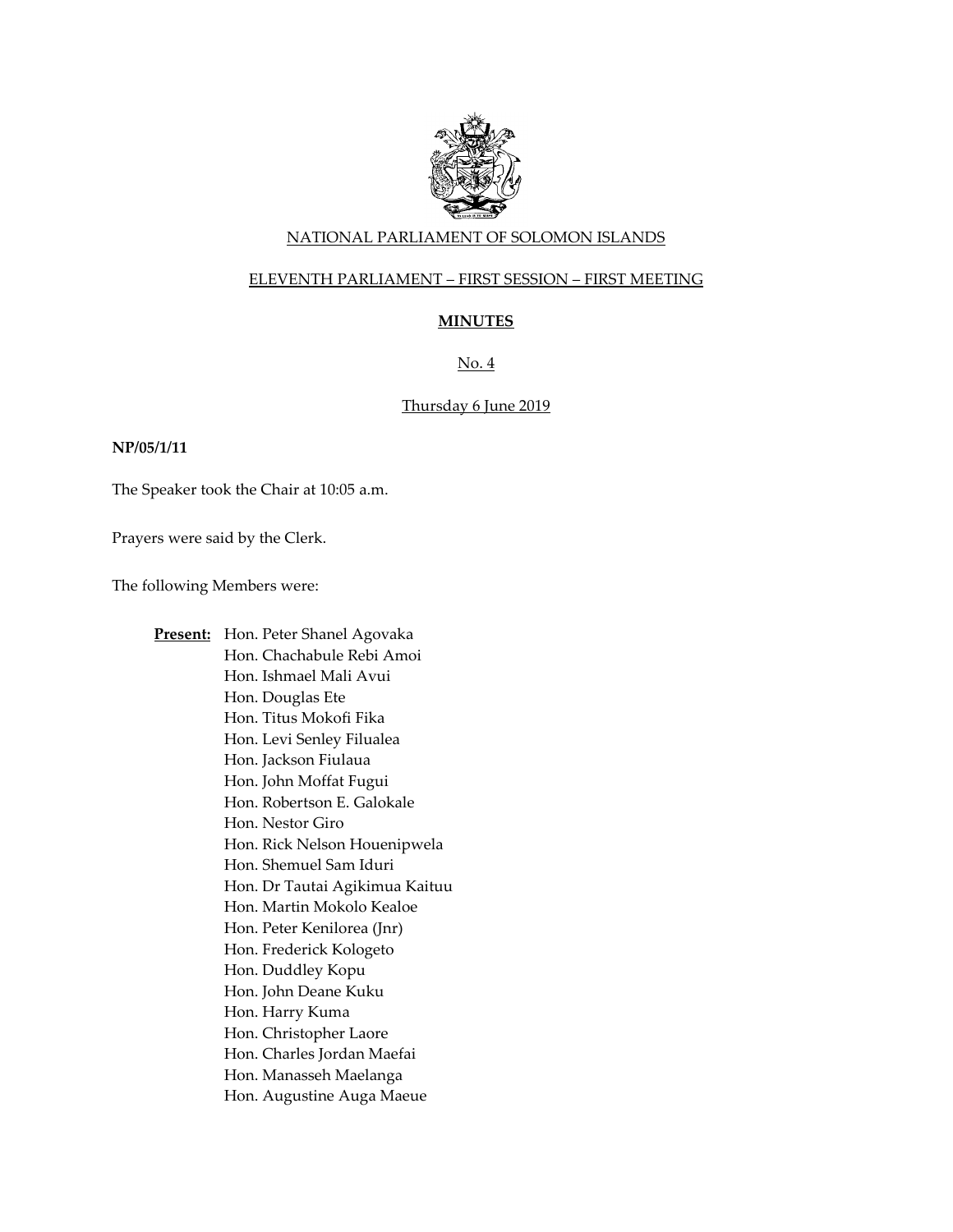Hon. Samson Maneka Hon. Jeremiah Manele Hon. John Maneniaru Hon. Samuel Manetoali Hon. Derick Rawcliff Manu'ari Hon. William Bradford Marau Hon. Commins Aston Mewa Hon. Dickson Panakitasi Mua Hon. Bartholomew Parapolo Hon. Rexon Annex Ramofafia Hon. Clezy C. Rore Hon. Rollen Seleso Hon. Stanley Festus Sofu Hon. Manasseh Damukana Sogavare Hon. Freda A. B. Tuki Soriacomua Hon. Makario Tagini Hon. Lanelle Olandrea Tanangada Hon. Silas Kerry Vaqara Tausinga Hon. Dr Culwick Togamana Hon. Bradley Tovosia Hon. Namson Tran Hon. Anthony Kamutulaka Veke Hon. Jaimie Vokia Hon. Matthew Cooper Wale

**Absent:** Hon. Heinz Horst Bodo Dettke Hon. Danny Philp Hon. Charles Sigoto

**In attendance:** Mr John Muria, *Attorney General*

### **ELECTION OF GOVERNOR-GENERAL**

The Clerk announced that on Tuesday 4 June 2019 the House had agreed to hold the election of the Governor-General today, Thursday 6 June 2019.

At the closure of nominations at 4:00 p.m. on Wednesday 5 June 2019, the Office of the Clerk received only one nomination for the election of the Governor-General designate.

Therefore, pursuant to Standing Order 76 and Standing Order 5 of the National Parliament of Solomon Islands, the Clerk declared that the Most Reverend David Vunagi had been duly elected unopposed as the Governor-General designate.

### **STATEMENT BY THE PRIME MINISTER**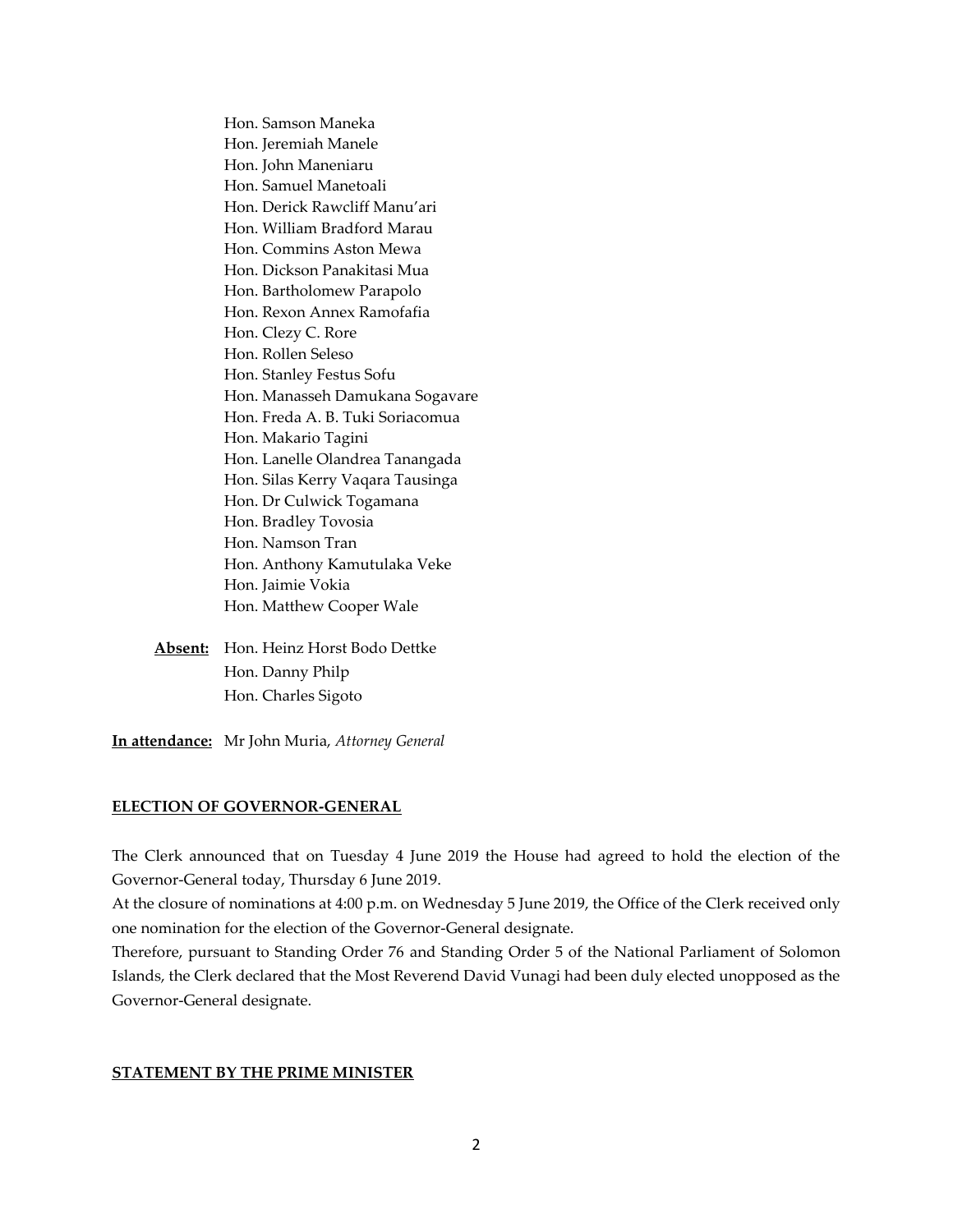The Prime Minister made the following statement:

*"We, the National Parliament of Solomon Islands here assembled, wish to inform Your Majesty that following an election on [Thursday 6 June 2019], the Most Reverend David Vunagi was elected by Parliament to be the next Governor-General designate of Solomon Islands, and, in accordance with Section 27 (1) of the Constitution of Solomon Islands 1978, humbly request Your Majesty to appoint the person so elected to the office of the Governor-General of Solomon Islands at the expiry of the term of office of the incumbent Governor-General."*

The Prime Minister further added a few remarks.

The Speaker allowed only the Leader of Opposition and the Leader of the Independent Group to contribute to the statement made by the Prime Minister.

### **MOTIONS**

### **Motion No. 2 –** *Sine Die*

### Hon. Manasseh Sogavare, Prime Minister had moved:

"That at the adjournment of Parliament on Thursday  $6<sup>th</sup>$  June 2019, the present meeting shall be concluded and Parliament shall then stand adjourned *sine die*."

Debate on the motion continued and the following members contributed:

| Hon. Douglas Ete                             | - MP for East Honiara                                       |
|----------------------------------------------|-------------------------------------------------------------|
| Hon. Frederick Kologeto                      | - Minister for Public Service & MP for South Vella La Vella |
| Hon. Rexon Annex Ramofafia - MP for Fataleka |                                                             |
| Hon. John Moffat Fugui                       | - MP for Central Honiara                                    |
| Hon. Harry Kuma                              | - Minister for Finance and Treasury & MP for North West     |
|                                              | Choiseul                                                    |

*Parliament suspended at 12:30 p.m. until 2:00 p.m.*

*Parliament resumed at 2:09 p.m.*

Debate on the motion continued and the following members contributed:

| Hon. Anthony Veke |  |  | Minister for Provincial Government and Institutional |  |
|-------------------|--|--|------------------------------------------------------|--|
|                   |  |  | Strengthening & MP for West Guadalcanal              |  |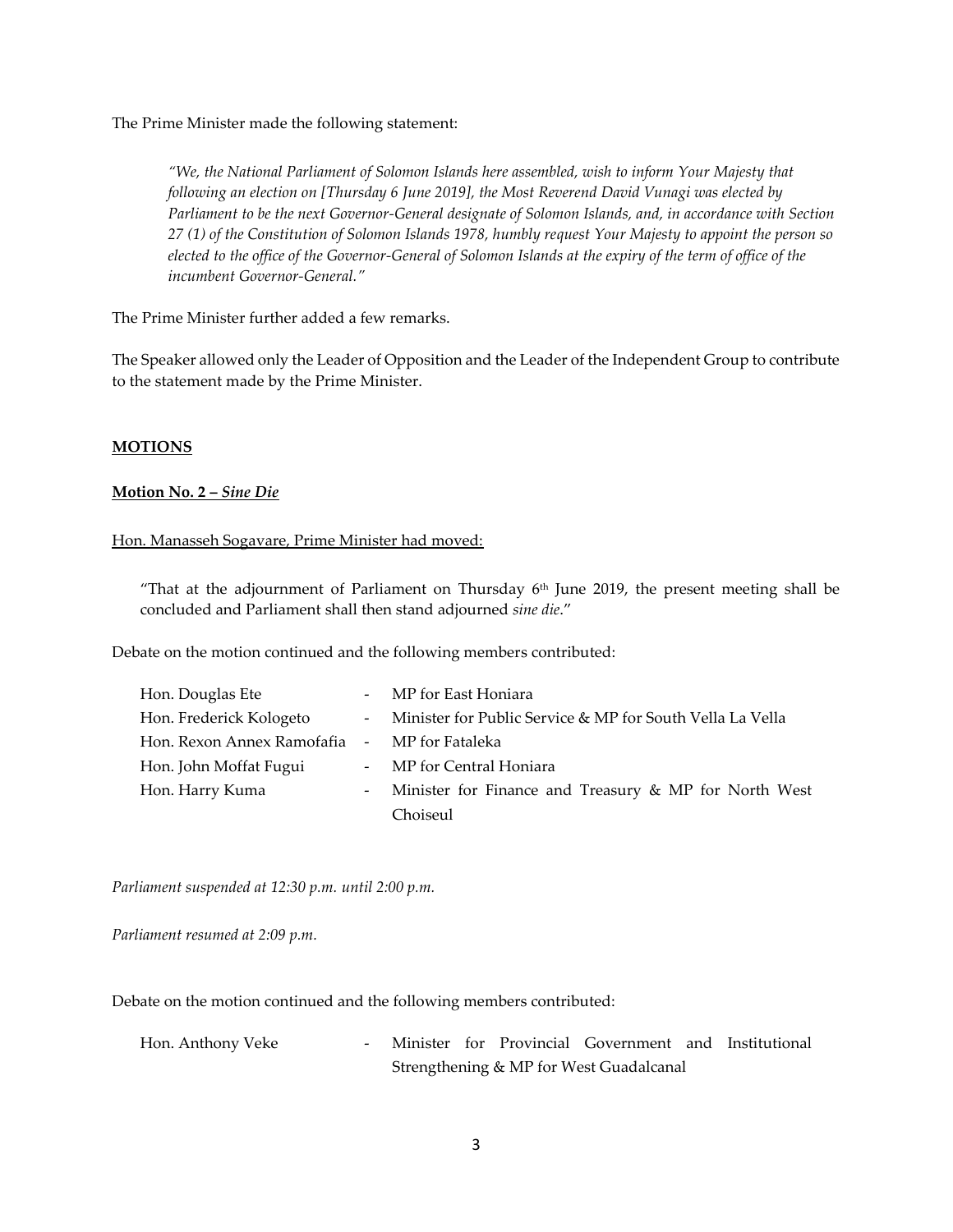| Hon. Jeremiah Manele       | $\sim 100$ | Minister for Foreign Affairs and External Trade & MP for |
|----------------------------|------------|----------------------------------------------------------|
|                            |            | Hograno/Kia/Havulei                                      |
| Hon. Dickson Mua           | $-$        | Minister for Health and Medical Services & MP for        |
|                            |            | Savo/Russells                                            |
| Hon. Ishmael Mali Avui     | $\sim 100$ | Minister for Forestry and Research & MP for East Central |
|                            |            | Guadalcanal                                              |
| Hon. Charles Jordan Maefai |            | - MP for East Makira                                     |
| Hon. Commins Aston Mewa    |            | - MP for Temotu Nende                                    |

At 4:30pm the Prime Minister moved "*that Standing Order 10 be suspended in accordance with Standing Order 81 to permit the continuation of the business of the House until adjourned by the Speaker in accordance with Standing Order 10(5).*"

Question put and passed.

Debate on the motion continued and the following members contributed:

| Hon. Rick Houenipwela                                                                   |  |                                     |  | - Minister for National Planning and Development |
|-----------------------------------------------------------------------------------------|--|-------------------------------------|--|--------------------------------------------------|
|                                                                                         |  | Coordination & MP for Small Malaita |  |                                                  |
| Hon. Samson Maneka                                                                      |  | - MP for North Guadalcanal          |  |                                                  |
| Hon. William Bradford Marau - Minister for Lands, Housing and Survey & MP for Ulawa/Ugi |  |                                     |  |                                                  |

Point of order by the Speaker who asked the MP for Ulawa/Ugi to restrict his contributions to his relevant portfolio as Minister for Lands, Housing and Survey and not to delve into issues that regarded the Ministry of Commerce, Industries, Labour and Immigration. The Speaker stated that the Minister for Commerce, Industries, Labour and Immigration had already spoken on the motion and just in case questions were raised which pertained to the MP for Ulawa/Ugi's contributions, it might have caused uncertainty as to who would address such issues if they were needed to be clarified further.

The MP for Ulawa/Ugi continued and concluded his remarks.

Debate on the motion continued and the following members contributed:

| Hon. Peter Shanel Agovaka | $\omega_{\rm{max}}$ | Minister for Communication and Aviation & MP for Central   |
|---------------------------|---------------------|------------------------------------------------------------|
|                           |                     | Guadalcanal                                                |
| Hon. Bartholomew Parapolo |                     | - Minister for Culture and Tourism & MP for Ngella         |
| Hon. John Maneniaru       |                     | - Deputy Prime Minister, Minister for Fisheries and Marine |
|                           |                     | Resources & MP for West Are'are                            |
| Hon. Robertson Galokale   |                     | - Leader of the Independent Group & MP for South Choiseul  |